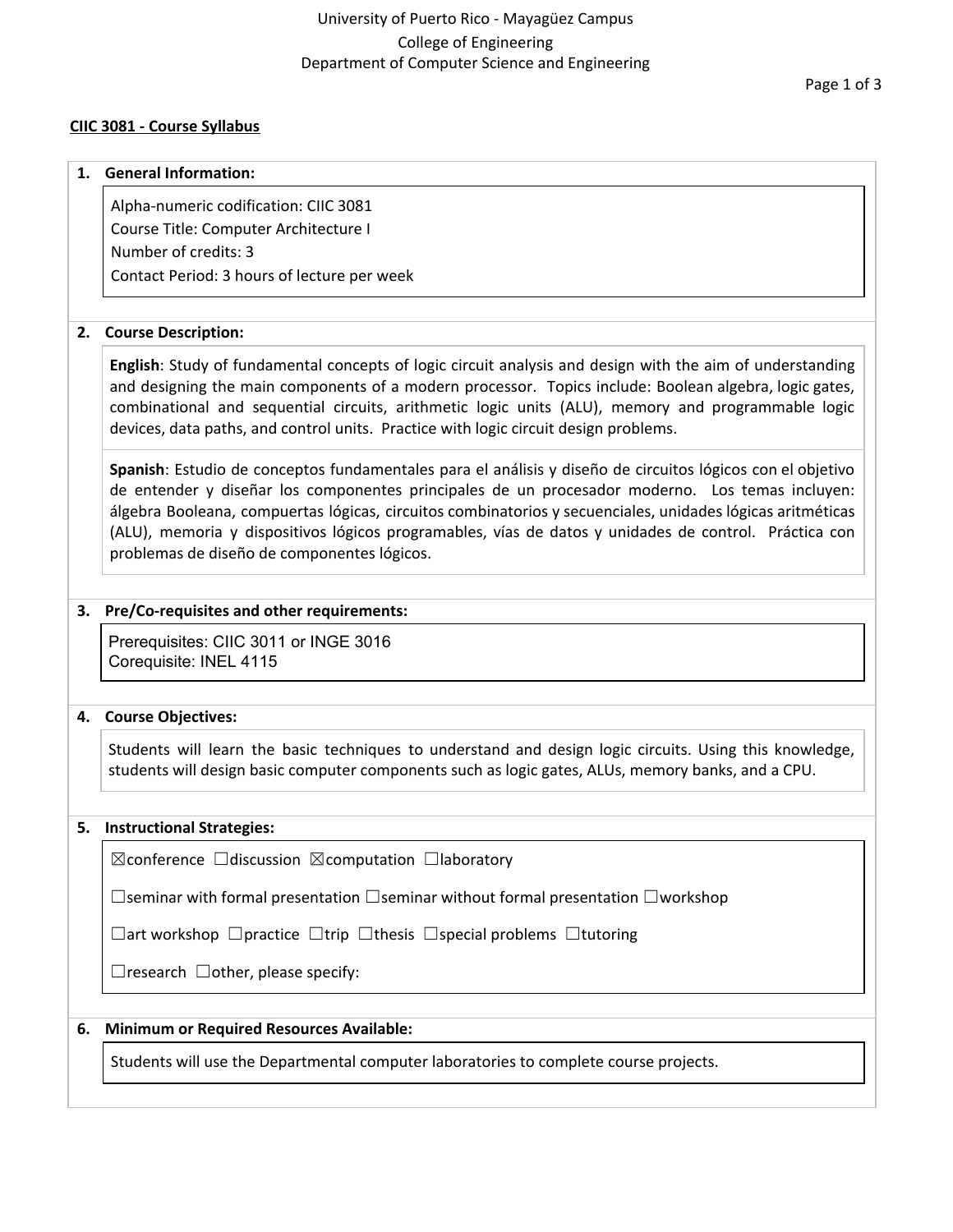#### **7. Course time frame and thematic outline**

| <b>Outline</b>                              | <b>Contact Hours</b> |  |
|---------------------------------------------|----------------------|--|
| Combinational logic circuits analysis       | 6                    |  |
| Combinational logic design                  | 5                    |  |
| Sequential circuit analysis                 | 5                    |  |
| Sequential circuit design                   | 5                    |  |
| Memory and programmable logic devices       | 7                    |  |
| Register transfers and datapaths            | 7                    |  |
| Control unit design                         | 7                    |  |
| Exams                                       | 3                    |  |
| Total hours: (equivalent to contact period) | 45                   |  |

#### **8. Grading System**

☒Quantifiable (letters) ☐ Not Quantifiable

#### **9. Evaluation Strategies**

|                        | Quantity | Percent |
|------------------------|----------|---------|
| $\boxtimes$ Exams      | 3        | 45%     |
| $\boxtimes$ Final Exam | 1        | 30%     |
| $\Box$ Short Quizzes   |          |         |
| $\Box$ Oral Reports    |          |         |
| $\Box$ Monographies    |          |         |
| $\square$ Portfolio    |          |         |
| $\boxtimes$ Projects   | $1 - 3$  | 25%     |
| $\square$ Journals     |          |         |
| $\Box$ Other, specify: |          |         |
| <b>TOTAL:</b>          |          | 100%    |

# **10. Bibliography:**

- 1. M. Morris Mano and Michael Ciletti, *Digital Design*, 5th ed., Prentice Hall, 2012.
- 2. Charles H. Roth and Larry L Kinney, *Fundamentals of Logic Design*, 7th. ed., Cengage Learning, 2013.
- 3. David Harris and Sarah Harris, *Digital Design and Computer Architecture*, 2nd ed., Morgan Kaufmann, 2012.